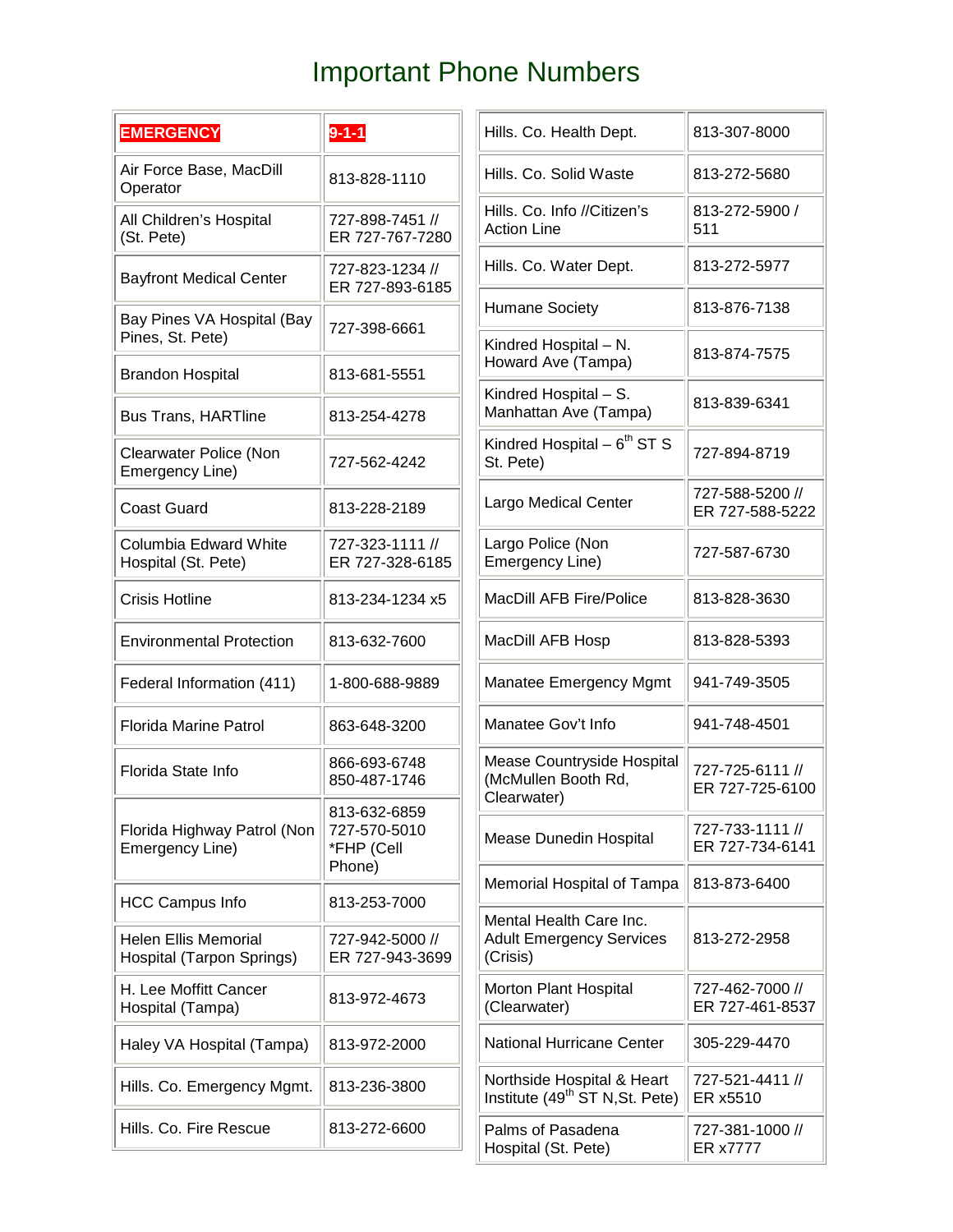## Important Phone Numbers

| Pasco County Emergency<br>Mgmt.                                       | 727-847-8137                 | South Florida Baptist<br>Hospital (Plant City)              | 813-757-1200                       |
|-----------------------------------------------------------------------|------------------------------|-------------------------------------------------------------|------------------------------------|
| Pinellas Co. Emergency<br>Mgmt.                                       | 727-464-3800                 | St. Anthony's Hospital (7 <sup>th</sup><br>AVE N, St. Pete) | 727-825-1100 //<br>ER 727-825-1700 |
| Pinellas Co.<br>Communications //<br>Switchboard                      | 727-464-4600                 | St. Joseph's Hospital W.<br>M.L.King Jr., Blvd (Tampa)      | 813-870-4000                       |
| Pinellas Co. Sheriff (Non                                             |                              | St. Joseph's Women's<br>Hospital (Tampa)                    | 813-879-4730                       |
| Emergency Line)<br><b>Central District</b>                            | 727-582-6123                 | St. Petersburg General<br>Hospital (38 <sup>th Ave N)</sup> | 727-384-1414 //<br>ER 727-341-4870 |
| Pinellas Co. Sheriff (Non<br>Emergency Line)<br><b>North District</b> | 727-582-6942                 | St. Petersburg Police (Non<br>Emergency Line)               | 727-893-7780                       |
| Pinellas Park Police (Non<br>Emergency Line)                          | 727-541-0758                 | Suicide Crisis Hotline                                      | 813-234-1234 //<br>211             |
| <b>Plant City Fire</b>                                                | 813-757-9131                 | Sun City Ctr Emergency<br>Squad (Emergency Line)            | 813-634-3800                       |
| Plant City Police (Non<br>Emergency Line)                             | 813-757-9200                 | Sun City Ctr Emergency<br>Squad (Non-Emerg. Line)           | 813-633-1411                       |
| <b>Plant City Emergency</b><br>Mgmt.                                  | 813-757-9131                 | Suncoast Hospital (Indian<br>Rocks Rd, Largo)               | 727-581-9474 //<br>ER 727-586-7120 |
| <b>Plant City Public Works</b>                                        | 813-757-9288                 | <b>SWFWMD Emergency</b><br>After-Hours                      | 352-796-7211                       |
| Poison Information Center                                             | 813-844-4444<br>800-222-1222 | <b>SWFWMD Brooksville</b>                                   | 813-228-9858                       |
| Polk Co. Emergency Mgmt.                                              | 863-534-5600                 | <b>Tampa General Hospital</b><br>(Davis Island, Tampa)      | 813-844-7000                       |
| Red Cross (Hillsborough)                                              | 813-251-0921<br>877-741-1444 | <b>Tampa General Hospital</b><br>Univ. Psych. Ctr.          | 813-844-7950                       |
| Red Cross (Manatee)                                                   | 941-792-8686                 | Tampa Int. Airport                                          | 813-870-8700                       |
| Red Cross (No. Pinellas)                                              | 727-446-2358                 | Tampa Int. Airport Police<br>(Non Emergency Line)           | 813-870-8760                       |
| Red Cross (So. Pinellas)                                              | 727-898-3111                 | Tampa Police (Non<br>Emergency Line)                        | 813-231-6130                       |
| Red Cross (Pasco)                                                     | 727-849-7794                 |                                                             | 813-905-7678 //                    |
| Sarasota Emergency Mgmt.                                              | 941-861-5000                 | <b>Tampa Port Authority</b>                                 | [813-241-1886<br>After Hours]      |
| Sheriff, Hillsborough County<br>(Non Emergency Line)                  | 813-247-8200                 | Tampa Water Emergency<br>Service                            | 813-274-7400                       |
| Shriner's Children's Hosp.<br>(Tampa)                                 | 813-972-2250                 | <b>TECO Peoples Gas</b>                                     | 1-877-832-6747                     |
| South Bay Hospital<br>(Sun City Center)                               | 813-634-0145                 | TECO - Tampa Electric Co.                                   | 813-223-0800                       |